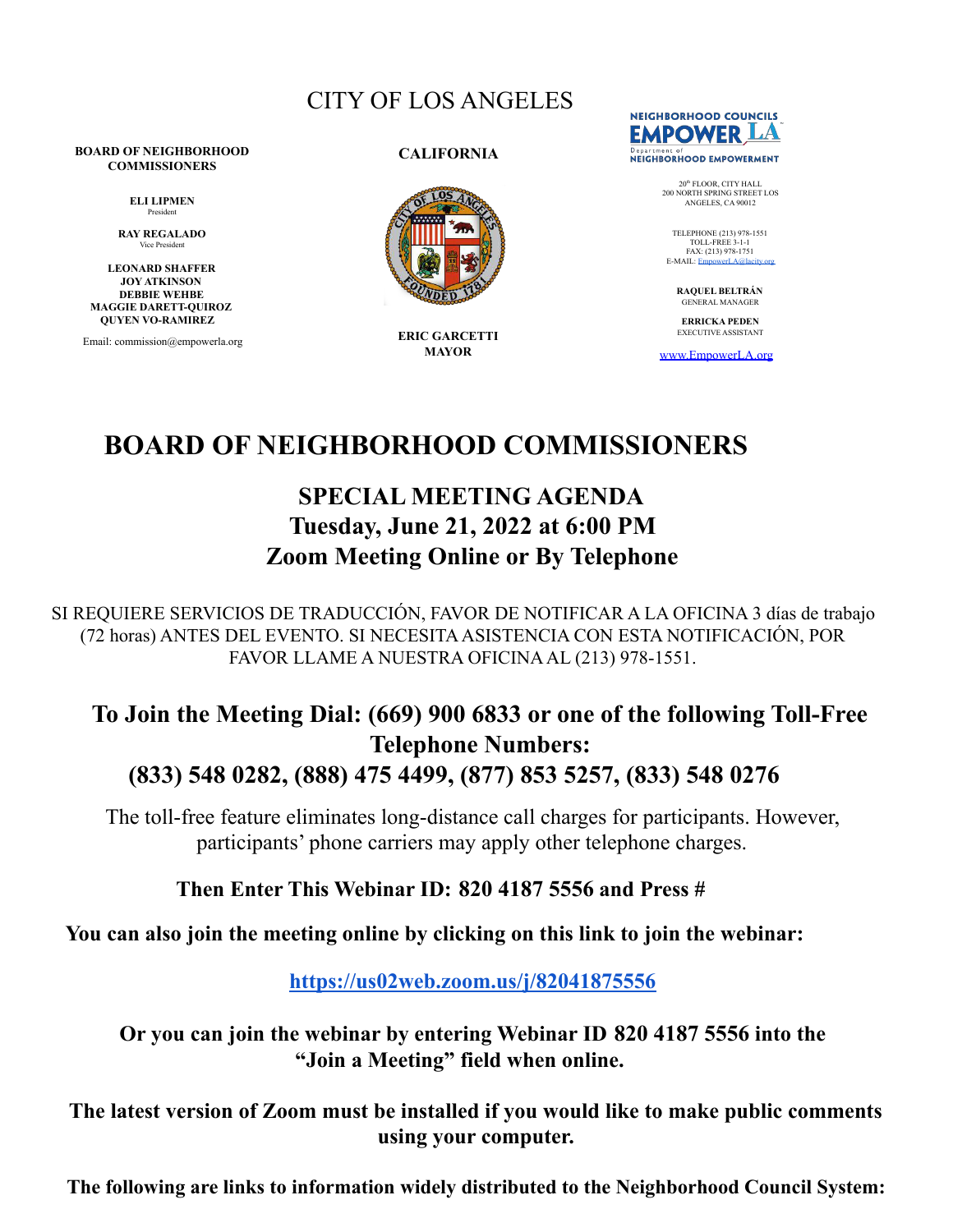SPECIAL MEETING AGENDA Tuesday , June 21 2022 Page 2 of 6

- **• [Neighborhood](https://drive.google.com/drive/folders/0B5gzygHdB99iLTlIUGNxb3BFQTQ) Council Monthly Profiles**
- **• [Neighborhood](https://docs.google.com/document/d/1umPsxBA9Um7SHQq7YlHLKkWxRx8uNpGcQsIYIIquJvk/edit) Council Newsletters**
- **• [Community](https://empowerla.org/commission/community-impact-statements/) Impact Statements**
- **• Code of Conduct [Supporting](http://tiny.cc/CodeConduct2021) Materials**

# AN EQUAL EMPLOYMENT OPPORTUNITY – AFFIRMATIVE ACTION EMPLOYER

IN CONFORMITY WITH THE SEPTEMBER 16, 2021 ENACTMENT OF CALIFORNIA ASSEMBLY BILL 361 (RIVAS) AND DUE TO CONCERNS OVER COVID-19, THE BOARD OF NEIGHBORHOOD COMMISSIONERS MEETING WILL BE CONDUCTED ENTIRELY TELEPHONICALLY.

Every person wishing to address the Commission must dial (669) 900-9128, and enter 820 4187 5556 and then press # to join the meeting. When prompted by the Chair or designee to provide public input at the meeting, the public will be requested to dial \*9 or use the Raise Hand option, to address the **Commission** 

The amount of time for public comment on each agenda item is to be determined by the Chair at each meeting. Speakers shall limit their comments to matters relevant to the item on the agenda. The Chair may rule that the speaker is out of order if the comments are not germane to the item under consideration. If multiple requests for public comment are submitted on one agenda item, preference will be granted to members of the public who have not spoken previously during the meeting, either during general public comment or on another agenda item.

A member of the public wishing to speak on more than one agenda item at a single meeting shall limit his or her remarks to a total of five (5) minutes per meeting. Members of the public who want to speak on multiple agenda items for up to five (5) minutes at one time can choose to speak during the Multiple Agenda Items Comment period. Members of the public who choose to speak during the Multiple Agenda Items period will be given the opportunity to also speak during General Public Comment.

Comments from the public on other matters not appearing on the agenda that are within the Board's jurisdiction will be heard during the General Public Comment period. No individual speaker will be allowed more than two (2) minutes during General Public Comment, unless the presiding officer of the Board decides differently.

As a covered entity under Title II of the Americans with Disabilities Act, the City of Los Angeles does not discriminate on the basis of disability and upon request will provide reasonable accommodation to ensure equal access to its programs, services, and activities. Sign language interpreters, assisted listening devices, or other auxiliary aids and/or services may be provided upon request. To ensure availability of services, please make your request at least 3 business days (72 hours) prior to the meeting by contacting the Department at (213) 978-1551.

The agenda is posted for public review in the Main Street Lobby of City Hall East at 200 North Main Street. The Agenda and report(s) related to an agenda item will be available for review at [www.Empowerla.org.](http://www.empowerla.org/)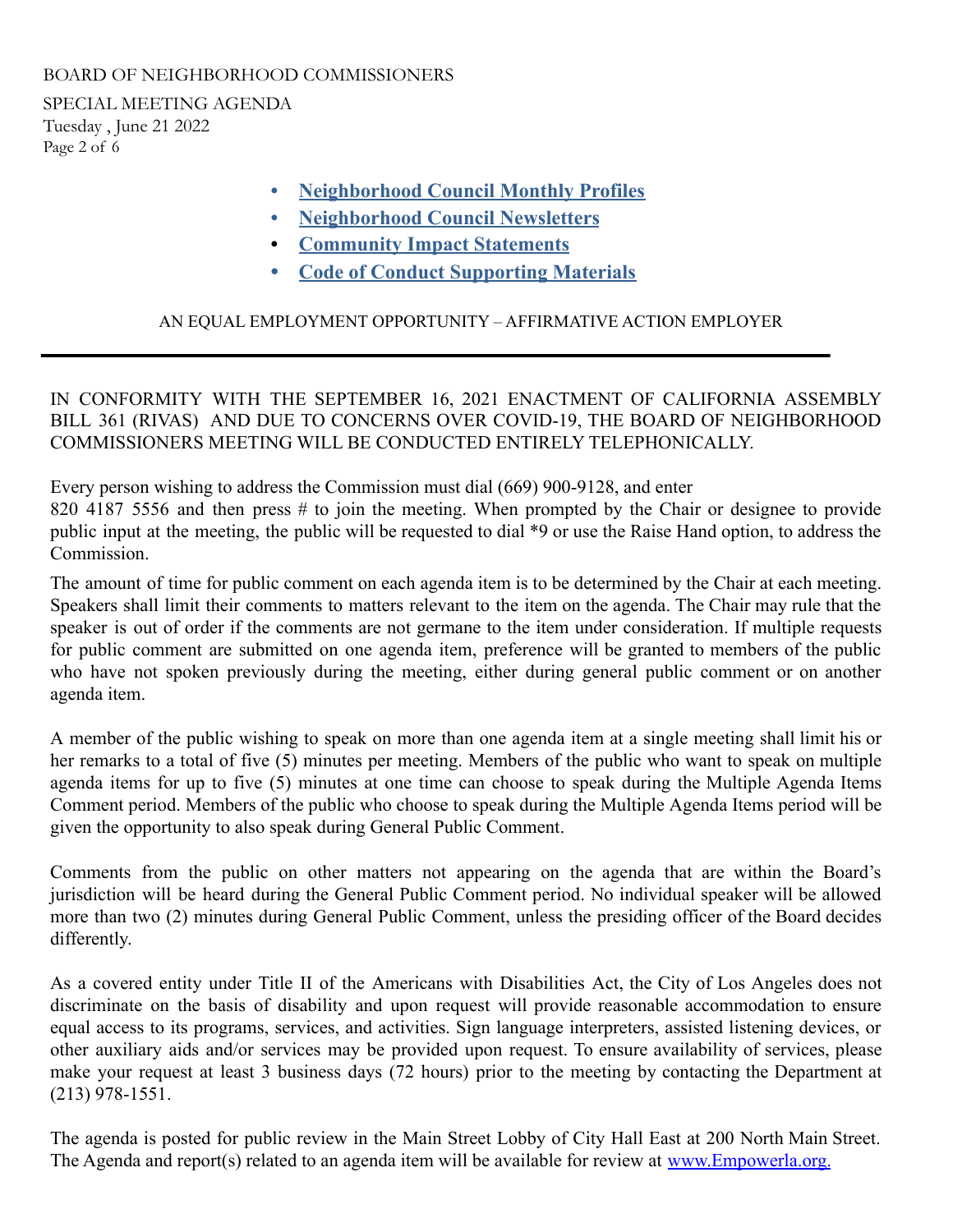SPECIAL MEETING AGENDA Tuesday , June 21 2022 Page 3 of 6

## Telecommunication Relay Services

Telecommunications Relay Service is a telephone service that allows persons with hearing or speech disabilities to place and receive telephone calls. If you have limitations hearing or speaking a specially-trained Communications Assistant (CA) can relay telephone conversations for all of your calls. In California, dial **711** to reach the California Relay Service (CRS). If you prefer having your calls immediately answered in your mode of communication, dial one of the toll-free modality- and language-specific numbers below. The call will be routed to the CRS provider.

| <b>Type of Call</b>     | Language     | <b>Toll-free 800 Number</b> |
|-------------------------|--------------|-----------------------------|
| TTY/VCO/HCO             | English      | 1-800-735-2929              |
| to Voice                |              |                             |
|                         | Spanish      | 1-800-855-3000              |
| Voice to<br>TTY/VCO/HCO | English      | 1-800-735-2922              |
|                         | Spanish      | 1-800-855-3000              |
| From or to              | English $\&$ | 1-800-854-7784              |
| Speech-to-              | Spanish      |                             |
| Speech                  |              |                             |

Federal regulations specify very strict confidentiality requirements for CAs of all Relay services. No part of the conversation that takes place between callers is revealed or recorded in written, verbal, or any other form. CRS CAs do not participate in the conversation and acquire no benefit from information relayed.

Notice to Paid Representatives If you are compensated to monitor, attend, or speak at this meeting, City law may require you to register as a lobbyist and report your activity. See Los Angeles Municipal Code Section 48.01 et seq. More information is available at [ethics.lacity.org/lobbying](http://ethics.lacity.org/lobbying). For assistance, please contact the Ethics Commission at (213) 978-1960 or [ethics.commission@lacity.org.](mailto:ethics.commission@lacity.org)

### **1. Introduction.**

- **2. Call to Order and Commission Roll Call.**
- **3. Approval of the Minutes of the Meeting 6/6/2022 [[https://empowerla.org/wp-content/uploads/2022/06/Board-of-Neighborhood-Commissioners-Speci](https://empowerla.org/wp-content/uploads/2022/06/Board-of-Neighborhood-Commissioners-Special-Meeting-Minutes_6.6.2022__Draft.docx.pdf) [al-Meeting-Minutes\\_6.6.2022\\_\\_Draft.docx.pdf](https://empowerla.org/wp-content/uploads/2022/06/Board-of-Neighborhood-Commissioners-Special-Meeting-Minutes_6.6.2022__Draft.docx.pdf)]**
- **4. Multiple Agenda Items Comment.** Comments by members of the public who want to speak on multiple agenda items for up to five minutes at one time can choose to speak during the Multiple Agenda Items Comment period. Members of the public who choose to speak during the Multiple Agenda Items period will be given the opportunity to also speak during General Public Comments.
- **5. General Public Comments.** Comments from the public on non-agenda items within the Board's subject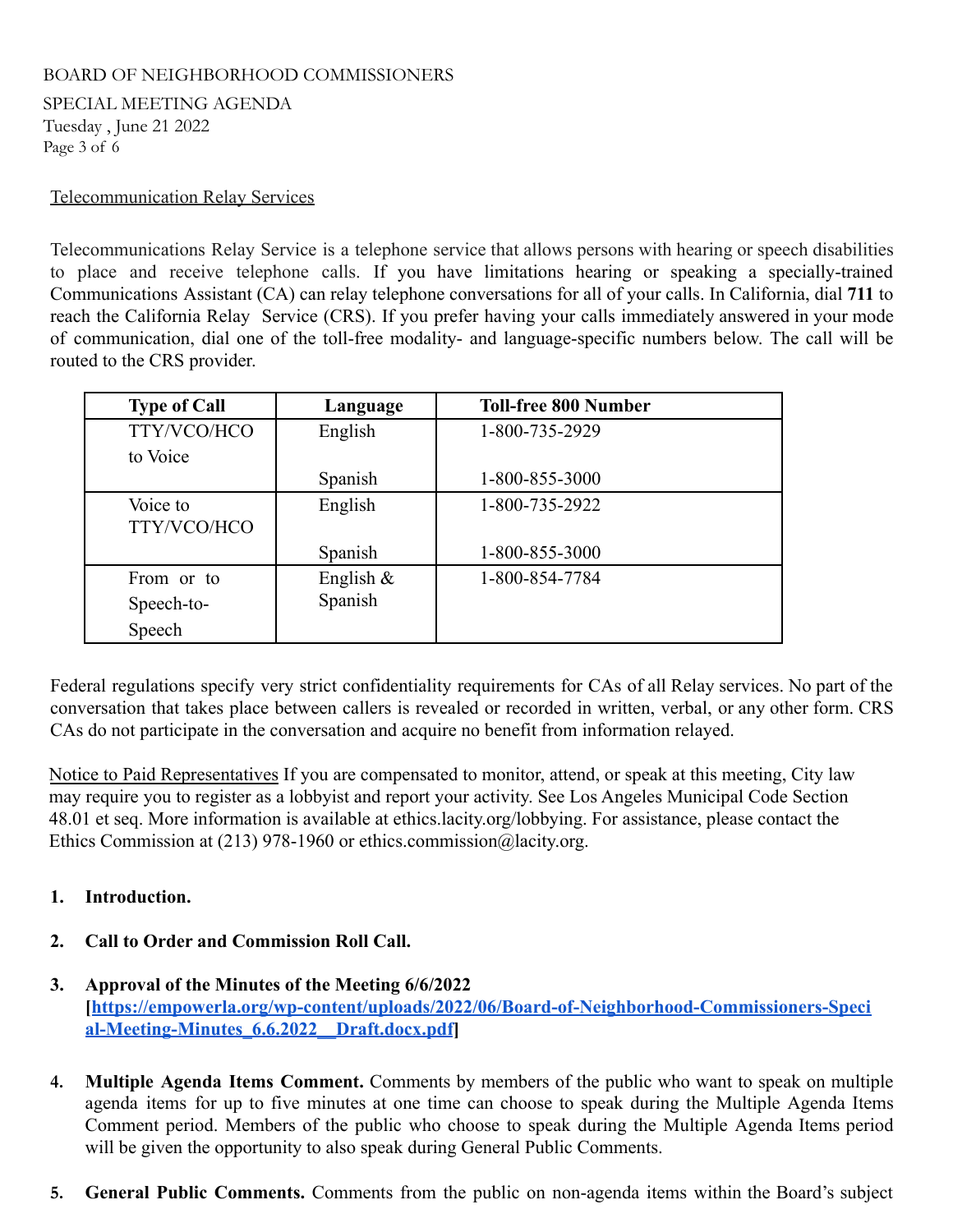SPECIAL MEETING AGENDA Tuesday , June 21 2022 Page 4 of 6

matter jurisdiction. No individual speaker will be allowed more than two minutes.

- **6. Discussion with Neighborhood Council (NC) representatives regarding Community Impact Statements.** This item pertains to any Neighborhood Council Resolution or Community Impact Statement filed with the City Clerk which relates to any agenda item listed or being considered on this agenda for the Board of Neighborhood Commissioners. [Community Impact](https://empowerla.org/commission/community-impact-statements/) Statements
- **7. Findings to Continue Teleconference Meetings Pursuant to AB 361 [Government Code Section 54953(e)].** Determination in accordance with AB 361 [Government Code Section 54953(e)(3)] that, while the state of emergency due to the Covid-19 pandemic, as originally proclaimed by the Governor on March 4, 2020, remains active and state or local officials have imposed recommended measures to promote social distancing, this legislative body has reconsidered the circumstances of the state of emergency and that the state of emergency continues to directly impact the ability of the Commission and neighborhood council board and committee members to meet safely in person and state or local officials continue to impose or recommend measures to promote social distancing.
- **8. Verbal Updates Regarding Congress of Neighborhoods**
- **9. Verbal Updates from the Office of City Clerk regarding the Neighborhood Council Funding Program.** Representatives from the Office of the City Clerk's Neighborhood Council Funding Division.
- **10. Discussion and Possible Action on recommendations from the EmpowerLA Virtual Governance Hybrid Work Group [\[EVG Working Group Recommendations](https://drive.google.com/drive/folders/1QhXzuegSgYC5O4MQ8rDHHx0zR6qzNTOR?usp=sharing)]**
- **11. Discussion and possible action regarding the approval of D.I.A. Productions, INC, first amended and restated agreement with the Department of Neighborhood Empowerment. Amount to be approved: \$37,864. Copy of [Professional](https://drive.google.com/drive/folders/1p5LNbXirFPOi1glcDIO7HdkKwTX-7moC?usp=sharing) Service Agreement**

# **12. General Manager's Report.**

a. Department Administration, Neighborhood Council engagement, civic leadership, policy and government, communications, awareness and engagement, administration, staffing and budget.

# **13. Discussion and Possible Action on Bylaws Amendment and Board Structure Change for the Hollywood Studio District Neighborhood Council. Hollywood Studio District is requesting to modify their Board structure by:**

Expanding the eligibility of the seven (7) Neighborhood seats by eliminating the requirement to "live within neighborhood area" and "replace with live within the boundaries of the HSDNC."

The Department recommends that the Board of Neighborhood Commissioners:

**FIND** the Hollywood Studio District Neighborhood Council's request to change their Board structure consistent with the principles governing a Certified Neighborhood Council's purpose and operations per Article VI, Section 3c of the Plan for a Citywide System of Neighborhood Councils; and

**APPROVE** the change to the Hollywood Studio District Neighborhood Council's bylaws.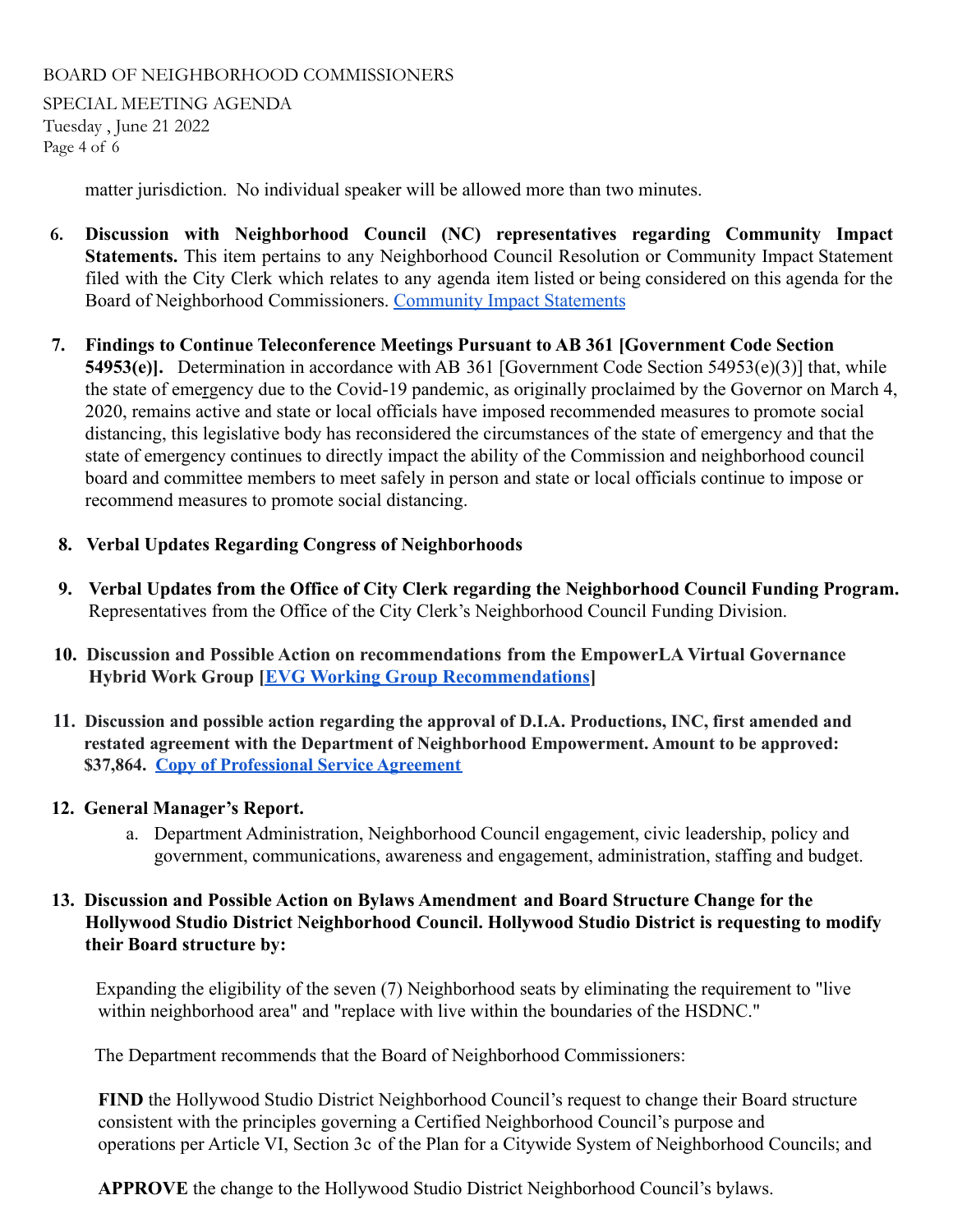SPECIAL MEETING AGENDA Tuesday , June 21 2022 Page 5 of 6

[Hollywood Studio District Neighborhood Council](https://drive.google.com/drive/folders/144fbHQUEeKZSa4yQUoSawZrQ_l724l8t?usp=sharing) Proposed Bylaws Amendment Packet

# **14. Discussion and Possible Action on Bylaws Amendment and Board Structure Change for the Porter Ranch Neighborhood Council. Porter Ranch is requesting to modify their Board structure by:**

Adding the following: 1 Youth Seat

The Department recommends that the Board of Neighborhood Commissioners:

**FIND** the Porter Ranch Neighborhood Council's request to change their Board structure consistent with the principles governing a Certified Neighborhood Council's purpose and operations per Article VI, Section 3c of the Plan for a Citywide System of Neighborhood Councils; and

**APPROVE** the change to the Porter Ranch Neighborhood Council's bylaws.

[Porter Ranch Neighborhood Council Proposed Bylaws](https://drive.google.com/drive/folders/1XRHClAzcx_QC4ygs3X3MBiYKmg2K28Q9?usp=sharing) Amendment Packet

# **15. Discussion and Possible Action on Bylaws Amendment and Board Structure Change for the Northridge East Neighborhood Council. Northridge East is requesting to modify their Board structure by:**

- 1. Reducing the "Business Owner or Employee Board Member" seats from two (2) to one (1)
- 2. Increasing the "Resident Board Member" seats from six (6) to seven (7) to more closely reflect resident population distribution.

The Department recommends that the Board of Neighborhood Commissioners:

**FIND** the Northridge East Neighborhood Council's request to change their Board structure consistent with the principles governing a Certified Neighborhood Council's purpose and operations per Article VI, Section 3c of the Plan for a Citywide System of Neighborhood Councils; and

**APPROVE** the change to the Northridge East Neighborhood Council's bylaws.

[Northridge East Neighborhood Council Proposed](https://drive.google.com/drive/folders/14BT4zSG-ZPYm-FzqnAdy7VQ2uerZWZzA?usp=sharing) Bylaws Amendment Packet

# **16. Commission Business** - Comment from Commissioners on matters within the Board's subject matter jurisdiction.

- a. Brief announcements on Commissioners' own activities.
- b. Requests for future agenda items.
- c. Ask staff to research issues and report back to the Commission at a future time.

**Future Board of Neighborhood Commissioners Meetings** (INFORMATION ONLY) *(Please note: The items listed below are tentative and may be subject to change.* You are encouraged to visit the City's website at [www.lacity.org](http://h/) to view Commission agendas and [subscrib](http://lacity.org/government/Subscriptions/CommissionCommitteeBoard/index.htm)e through the City's Early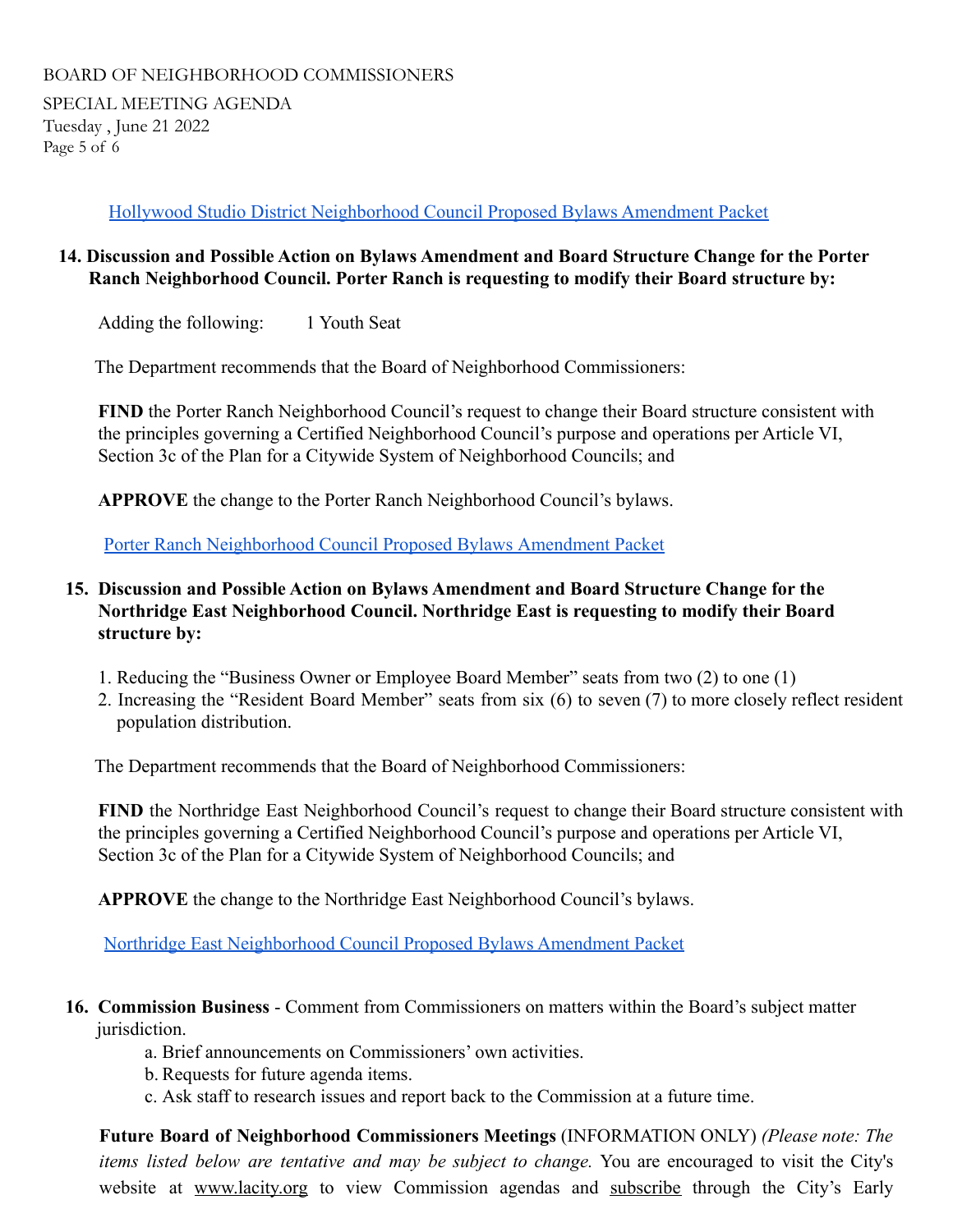SPECIAL MEETING AGENDA Tuesday , June 21 2022 Page 6 of 6

Notification System Subscription page to receive the Commission's agendas via email.)

- Special Meeting on Thursday, June 30, 2022 at 6:00 p.m. **<https://us02web.zoom.us/j/82041875556>**
- Regular Meeting on Tuesday, July 5, 2022 at 6:00 p.m **<https://us02web.zoom.us/j/82041875556>**

# **FINALIZATION OF BOARD ACTION:**

**Per City Charter Section 245, the Board's determination shall become final at the expiration of the next five meeting days of the Council during which the City Council has convened in regular session,** unless the City Council acts within that timeframe by a two-thirds vote to bring the action before them **or to waive review of the action**.

### **EXHAUSTION OF ADMINISTRATIVE REMEDIES:**

If you challenge these agenda items in court, you may be limited to raising only those issues you or **someone else raised at the public hearing or in written correspondence on these matters delivered to this agency at or prior to the public hearing. California Code of Civil Procedure Section 1094.6 governs the time in which a party may seek judicial review of this determination. Under that provision,** a petitioner may seek judicial review of any decision of the City pursuant to California Code of Civil Procedure Section 1094.5 only if the petition for Writ of Mandate pursuant to that section is filed no **later than the 90th day following the date on which the City's decision became final.**

### **RECONSIDERATION:**

**The Commission may make a MOTION TO RECONSIDER and alter its action taken on any item listed on this agenda at any time during this meeting, or make a MOTION TO RECONSIDER at its next regular meeting as indicated below:**

**If the Commission moves and approves a Motion for Reconsideration at the** *initial* **meeting wherein an action was taken, then the underlying item may be reconsidered at that time.**

**If the Commission moves and approves a Motion for Reconsideration at** *the next regular meeting* **then consideration of the item may** *only* **occur at this regularly scheduled meeting if the item for consideration has been placed on that meeting's agenda. If the underlying item for reconsideration has not been placed on the agenda for that next regular meeting, then it shall be considered at a subsequent meeting pursuant to the Ralph M. Brown Act.**

### **PUBLIC ACCESS OF RECORDS:**

**In compliance with Government Code Section 54957.5, non-exempt writings that are distributed to a majority or all of the Board of Neighborhood Commissioners in advance of their meetings, may be viewed at the office of the Department of Neighborhood Empowerment, located at City Hall, 20th Floor, 200 North Spring Street, Los Angeles, California 90012, by clicking on the Department's Web**